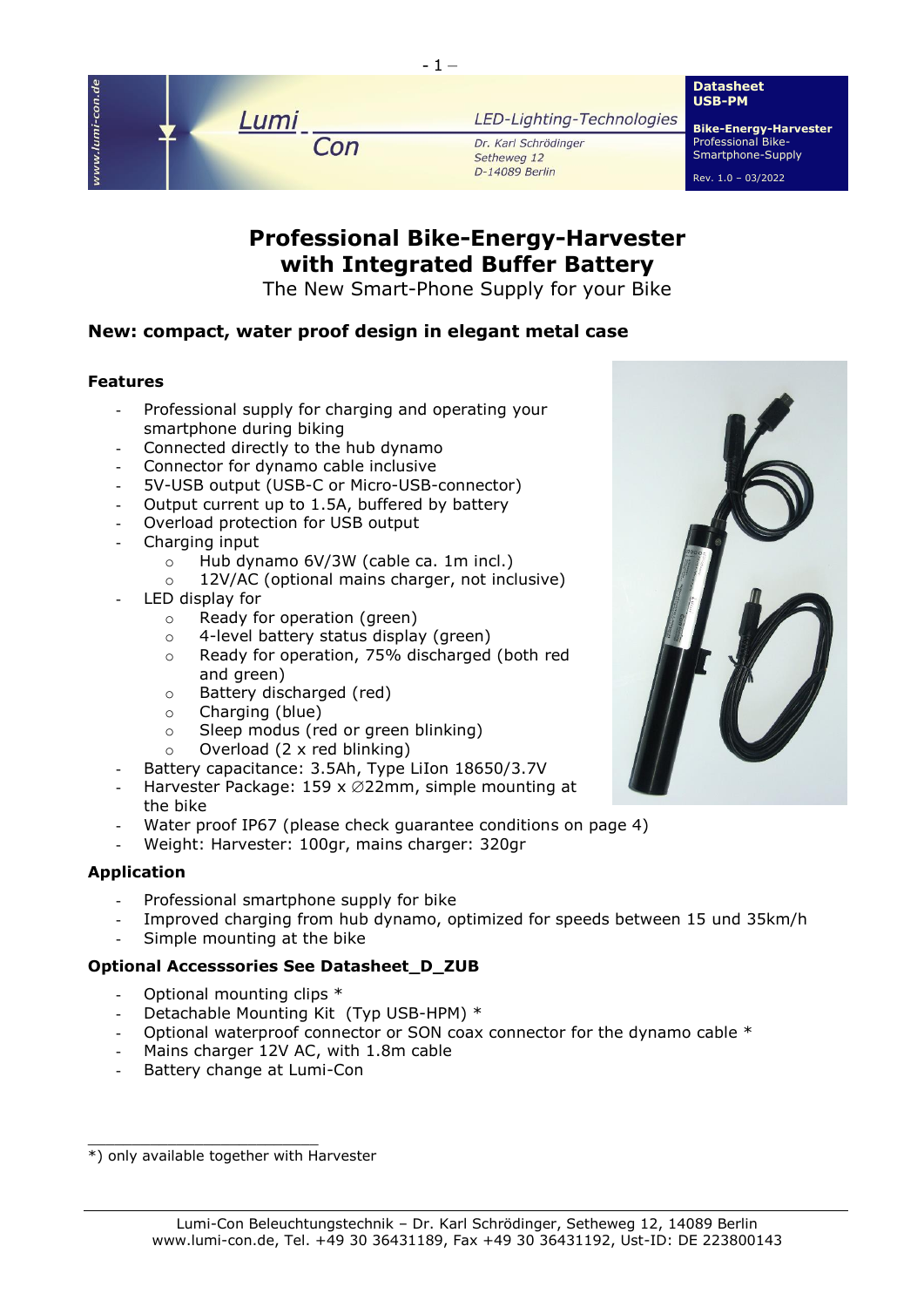

# **1. Functional Overview**

AC input with connector, approx.  $10 \text{cm}^{-1}$ ) (Input for dynamo and mains charger 12Vac)

 $\bigcirc$  *USB-PM* Optional Mounting- $Clips<sup>4</sup>$ ) USB-OUT (Micro-USBor USB-C-Connector) 6 LEDs<sup>3</sup> 2 Cables Cable approx.  $25cm<sup>2</sup>$ ) (not to scale)

View from left side

 $1)$  AC: Input, interconnect for dynamo, incl. Connector and 1m-cable, various connectors available, mains charger not included

<sup>2</sup>) USB-OUT: Output Micro-USB- or USB-C-connector, cable length approx. 25cm

 $3)$  6 LEDs: red (battery empty or overload), blue (charging), 4 x green (normal operation, battery status) <sup>4</sup>) 1 clip, rotating (see. Fig. 5), please rotate only clockwise, do not remove the screw; 2 Clips only when detachable mounting set USB-HPM is ordered





Bild 2: Harvester-Functionality

You can connect a typical hub dynamo (6V, 3W, e.g. Shimano) or the optional mains charger (12Vac) to the harvester AC-input. An integrated charge controller guaranties a proper long life operation of the built in LiIon cells (no overcharging or discharging below limits).

The harvester incorporates a very powerful hub dynamo charging-unit (AC) optimized for speeds from 15 to 35km/h (0.9A typically between 18 … 35km/h, see fig. 3). The dynamo input includes a safety circuit to prevent from overload (high voltage during no load).

The USB controller (USB output) generates a stable output of 5V at a maximum current of 1.5A and has a high efficiency. At overload (>1,6A) the output is switched off. At a battery charge below 25% the output current is limited to 750mA.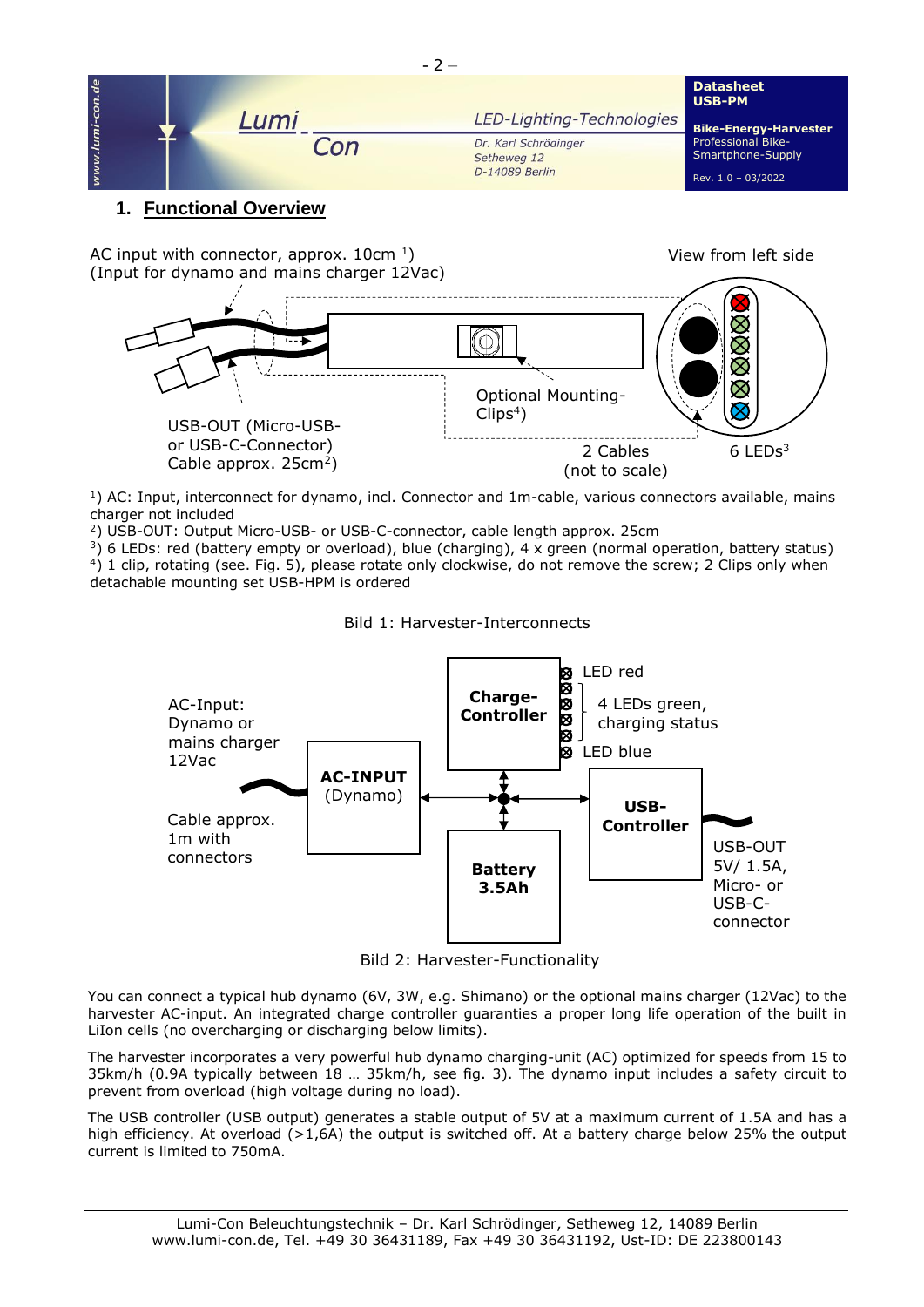

# **Operating Modes**

The 6 LEDs indicate the following operating modes:

#### **a) Sleep Mode: no input or output, testing operating mode every 10 seconds**

- 1) Battery empty (voltage < 3V): switch off all functions, red LED flashes every 10 seconds
- 2) Battery not empty (4.2V > voltage > 3V\*) no output: switch off all functions, green LED flashes every 10 seconds, output voltage (USB) on.
- 3) If input or output current is detected and battery is not empty the Harvester leaves sleep mode.

#### **b) Dyanmo Charge Mode: for all battery voltages, testing operating mode every seconds**

- 1) Battery empty (voltage < 3V): output voltage (USB) off, blue and red LED on
- 2) Battery not empty (4.2V > voltage > 3V\*), input current > output current: output voltage on (USB), blue and green LED on
- 3) Battery not empty (4.2V > voltage > 3V\*), input current < output current: output voltage on (USB), blue LED flashing and green LED<sup>\*\*</sup> on
- 4) Battery full > 4.2V): output voltage (USB) on, charging off, blue LED off and green LEDs\*\* on

#### **c) Power Bank Mode: no charge current, testing operating mode every seconds**

- 1) Battery not empty (4.2V > voltage >  $3V^*$ ), no input current, output current on (e, g. Smartphone connected, > 100 mA): output voltage on, green LEDs\*\* on
- 2) as c) 1) output current < 100mA:  $\rightarrow$  sleep mode, a) 2)
- 3) Battery empty (voltage < 3V):  $\rightarrow$  sleep mode, a) 1)

#### **d) Overload Mode, tested every second**

At overload (output current > 1.6A) for modes b) or c) the output voltage is disabled: red LED blinks twice. Please remove overload immediately.

\*) If battery is discharged by 75% (3.25V > voltage > 3.0V) both red and green LED is switched on.

\*\*) 4 green LEDs status display: <25%: red+green, >25%:2xgreen, >50%:3xgreen, >75%:4xgreen

# **2. Operating Conditions and Electrical Data**

|                                           |                                |                  | Min | Typ | Max | $Notes*$ |
|-------------------------------------------|--------------------------------|------------------|-----|-----|-----|----------|
| Operating temperature                     |                                | °C               | 0   |     | 50  | ambient  |
| Humidity                                  | <b>RH</b>                      | $\%$             |     |     | 90  |          |
| Voltage limiter at dynamo input           | $V_{AC-PK}$                    | $V_{PK}$         |     | 30  |     |          |
| Input current from hub dynamo             | $I_{AC-D}$                     | A <sub>eff</sub> |     | 0,8 |     |          |
| Input current to AC, from mains charger   | $I_{AC-N}$                     | A <sub>eff</sub> |     | 0.4 |     | 4        |
| Output voltage USB                        | U <sub>USE</sub>               |                  | 4,8 | 5,0 | 5,2 | 5        |
| Output current USB, $U_{\text{USB}} = 5V$ | $I_{\text{USE}}$               | A                |     |     | 1.5 | 6        |
| Mode testing during normal mode           | $t_{\text{STAT-N}}$            | sec              |     |     |     |          |
| Mode testing during sleep mode            | $t$ <sub>STAT-R</sub>          | sec              |     | 10  |     | 8        |
| Time to charge via mains charger 12Vac    | $\mathsf{T}_{\mathsf{CHARGE}}$ |                  |     |     |     | q        |

*Anmerkungen:*

- 1) Design is waterproof IP67 (short immerse in water is possible, see chapter *guarantee*, page 4).
- 2) Typical hub dynamo, no load current, light off, hub dynamo with approx. 3W power output
- 3) Average DC current into battery, see fig. 3, typical hub dynamo, 6V/3W, bike light off
- 4) Use available mains charger, 12Vac<br>5) Maximum 1.5A load current, additio<br>6) At a load current  $I_{\text{USB}} > 1,6$ A outpu
- Maximum 1.5A load current, additional loss due to cable possible
- At a load current  $I<sub>USB</sub> > 1,6A$  output is disabled, at battery charge smaller 25% the output current is limited to 750mA
- 7) Red and/or green LEDs on<br>8) Red and/or green LED flas
- $8$ ) Red and/or green LED flashing<br>9) For 12Vac (50Hz), charge time
- For 12Vac (50Hz), charge time until approx. 80% battery charge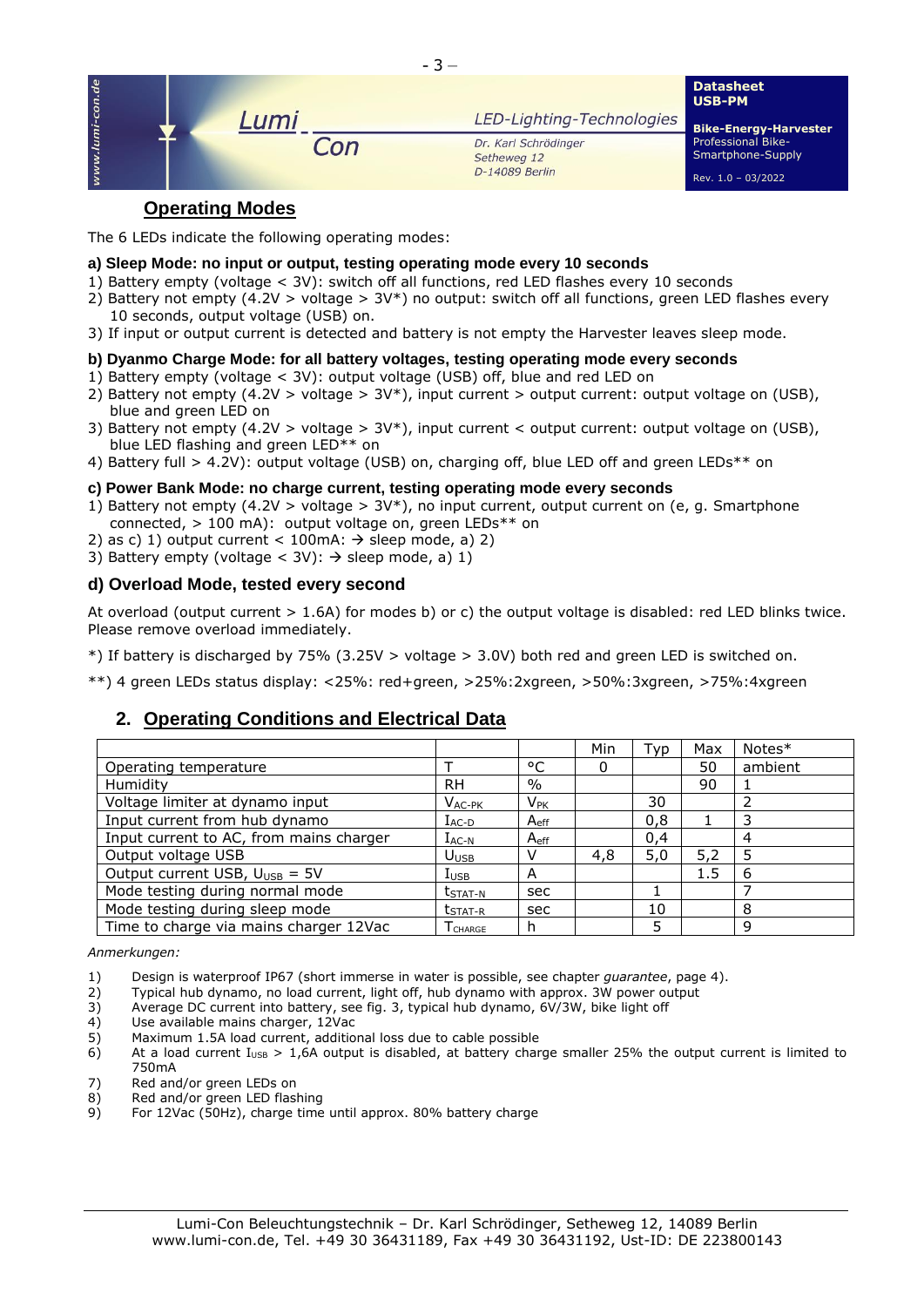

Bild 4: Scope of delivery USB-PM-HPM (Harvester PM with detachable mounting kit, example): harvester, dynamo cable 1m with water proof connector, removable mounting kit, documentation

# **3. Dimensions**

typical Shimano hub dynamo

(Shimano) vs. speed, light on and off, for a

AC-cable with power coupler or other connector, approx. 10cm Dynamo cable 1m with appropriate connector incl.\* Optional mounting clip (MC.)\*\* LED display USB-OUT (Micro-USB- or USB-C-connector), length of cable approx. 25cm **1999** 159 Cable holes \*) optional: waterproof connector or SON-coax-connector 55 78 #2  $\begin{bmatrix} \circledR & \circledR \end{bmatrix}$  #1  $\qquad \qquad$  022

\*\*) delivery without MC or with 1 MC (#1) or detachable mounting kit (USB-HPM, 2xMC.)



## **4. Guarantee**

We offer a guarantee for 2 years. Not included are the batteries and if operated outside specifications. (e. g. operation without battery, strong mechanical load (accidents)). Please note although the part is waterproof (IP67: short immerse to water is possible), however longer storage in high humidity or wet ambient may lead to penetration of water. Especially cold ambient, e. g. at night, can generate a low atmospheric pressure which pulls water into the case. This water will stay inside and most probably will note come out anymore. Therefor we propose storing the part (or the whole bike) after rainy days inside a dry ambient.

We guarantee mains charging only with Lumi-Con mains charger (12Vac). Pease first connect the charger to mains and then connect to the harvester.

Please avoid discharging of the battery below the minimum battery voltage (red LED on), because the battery can be destroyed. Recharging is eventually not possible.

**In case of malfunctions:** In the shop (service page) we have listed some tips that you should check first [\(https://lumi-con-bike-harvester.eshop.t-online.de/i/service\)](https://lumi-con-bike-harvester.eshop.t-online.de/i/service).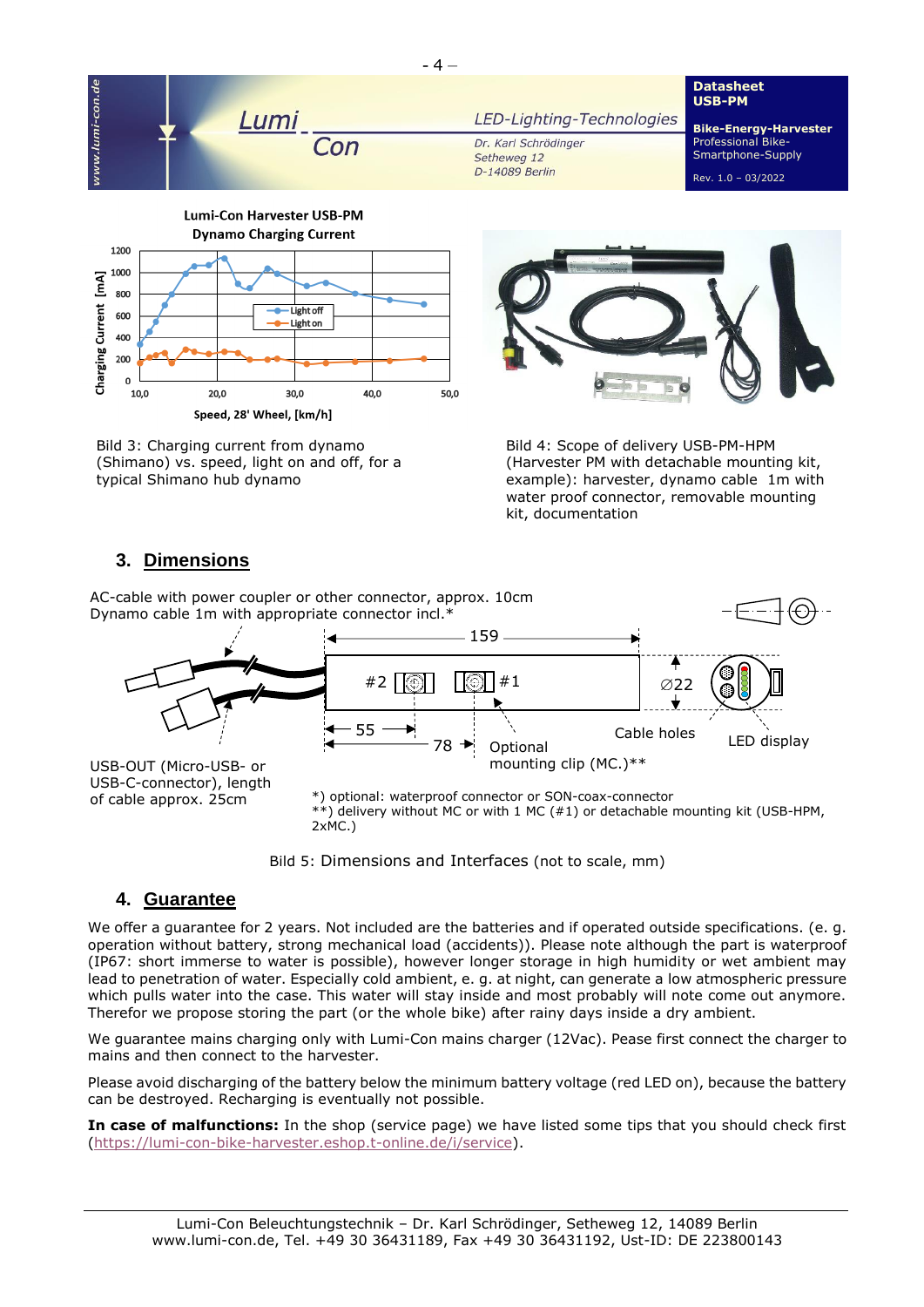|     |         | $-5-$ |                                     |                                                                                |
|-----|---------|-------|-------------------------------------|--------------------------------------------------------------------------------|
| de  |         |       |                                     | <b>Datasheet</b><br><b>USB-PM</b>                                              |
| lun | Lumi    |       | LED-Lighting-Technologies           | <b>Bike-Energy-Harvester</b><br><b>Professional Bike-</b><br>Smartphone-Supply |
|     | $n^{n}$ |       | Dr. Karl Schrödinger<br>Setheweg 12 |                                                                                |
|     |         |       | D-14089 Berlin                      | Rev. 1.0 - 03/2022                                                             |

# **5. Montage und Bedienung**

The harvester must directly connected to the hub dynamo in parallel to the bike front lamp. Do not connect to the back light connection. Usually there are several possibilities:

A) For (mostly used) Shimano only: Clamp the harvester cable together with the light cable in the hub dynamo connector. This is a simple and elegant solution, as no special tools are necessary. See Chapter 7 for details. For other dynamos we offer also suitable connectors.

B) Connect the harvester cable somewhere in between the hub dynamo and the front light. You can use any clamps or screw terminals, as well as soldering or using any connector. This solution requires some tooling and is probably not suitable for all users (see example inside USB\_D\_ZUB.pdf).

The harvester needs more than  $6V_{\text{eff}}$  for charging the batteries. If the light is off a typical hub dynamo provides such a level. If the bike lights are on the voltage level is reduced below 6V<sub>eff</sub>. In that case the harvester is not able to pull full current from dynamo (see fig. 3) as the lamps are using most of the power. You can however supply your smartphone from the battery.

If the harvester is not used a marginal discharge of the power bank is given (blinking LEDs). A fully loaded power bank would take many months to fully discharge the batteries. The battery must no discharge too much. If therefore the red LED is on you should immediately recharge the battery. The battery is fully loaded if the blue LED is off and mains charger or dynamo is active. The batteries are empty if the red light is on or flashing. At a charging level of 30% both red and green light are on.

We can changed a defective battery. The battery is more than empty if no LED flashes (below 2V). In this case no recharging is possible anymore as the electronic circuit is not working. Discharging below 2.8V can also destroy the battery.

#### **Do not at all remove the mounting clips (Fig. 5).**

The Harvester is waterproof (IP67). This is o.k. for "normal" rain. Permanent humidity should be avoided (see chapter 4).

# **Connecting the Harvester**



Bild 6: Connecting the *Lumi-Con-Harvester*